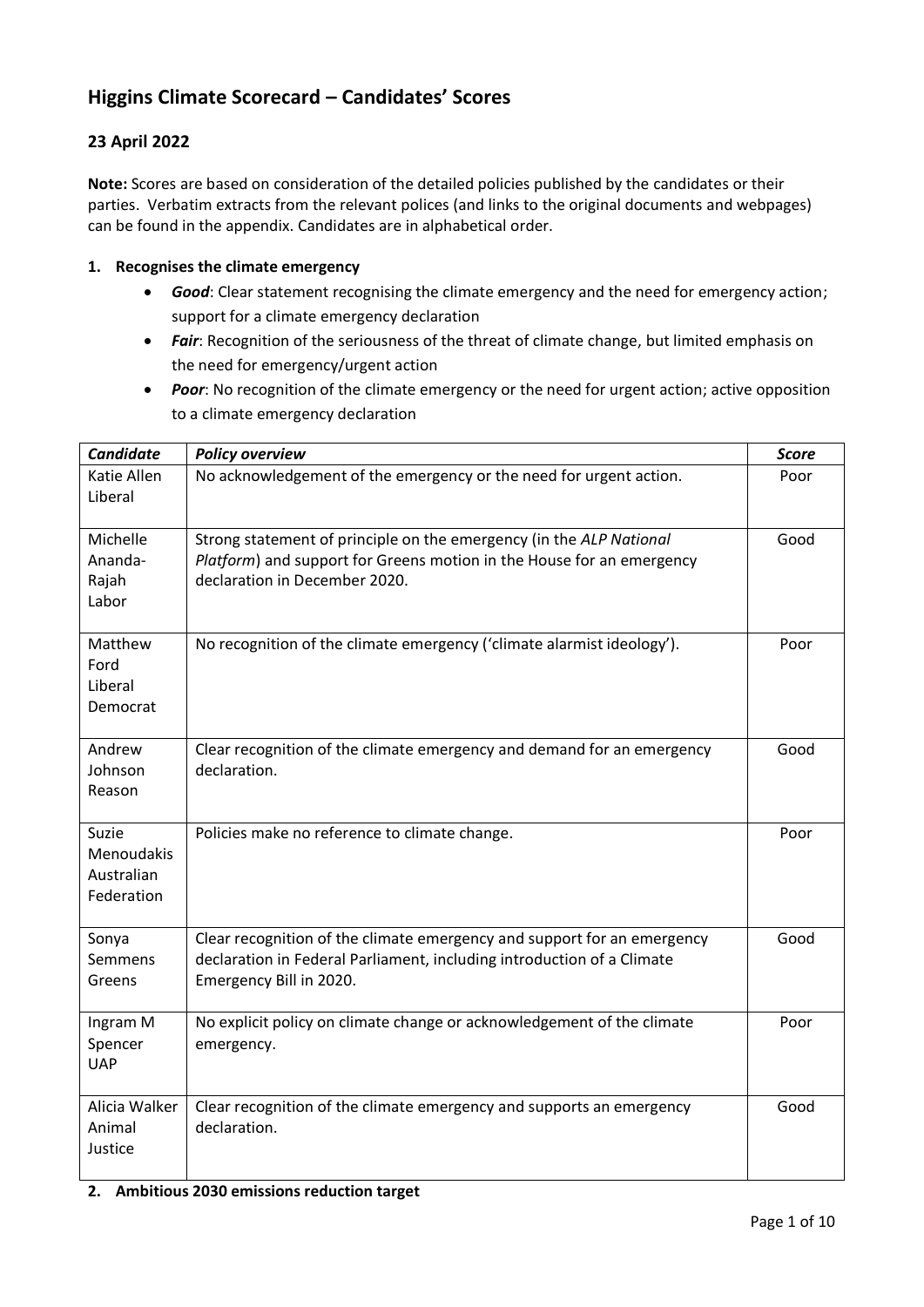- *Good*: minimum 60% reduction on 2005 levels
- *Fair*: 40% 59% reduction on 2005 levels
- *Poor*: Less than 40% reduction on 2005 levels

| <b>Candidate</b>                                | <b>Policy overview</b>                                                                                                                                                                                                                                                                                                   | <b>Score</b> |
|-------------------------------------------------|--------------------------------------------------------------------------------------------------------------------------------------------------------------------------------------------------------------------------------------------------------------------------------------------------------------------------|--------------|
| Katie Allen<br>Liberal                          | 26%-28% emissions reduction compared to 2005 levels by 2030; project<br>actual reduction of 35%.                                                                                                                                                                                                                         | Poor         |
| Michelle<br>Ananda-<br>Rajah<br>Labor           | 43% emissions reduction compared to 2005 levels by 2030.                                                                                                                                                                                                                                                                 | Fair         |
| Matthew<br>Ford<br>Liberal<br>Democrat          | Opposes emissions targets.                                                                                                                                                                                                                                                                                               | Poor         |
| Andrew<br>Johnson<br>Reason                     | Supports 'aiming for zero carbon by 2030'.                                                                                                                                                                                                                                                                               | Good         |
| Suzie<br>Menoudakis<br>Australian<br>Federation | No reference to emissions targets.                                                                                                                                                                                                                                                                                       | Poor         |
| Sonya<br>Semmens<br>Greens                      | A 2030 target is not explicitly stated in the election platform documents, but<br>policy principles include a net zero or net negative target of 2035, which<br>implies an ambitious 2030 target; this is reflected in the COP26-related<br>campaign in 2021 for a legislated emissions reduction target of 75% by 2030. | Good         |
| Ingram M<br>Spencer<br><b>UAP</b>               | No reference to climate change and no emissions targets specified.                                                                                                                                                                                                                                                       | Poor         |
| Alicia Walker<br>Animal<br>Justice              | No explicit 2030 target, but committed to net zero by 2035, implying an<br>ambitious 2030 target.                                                                                                                                                                                                                        | Good         |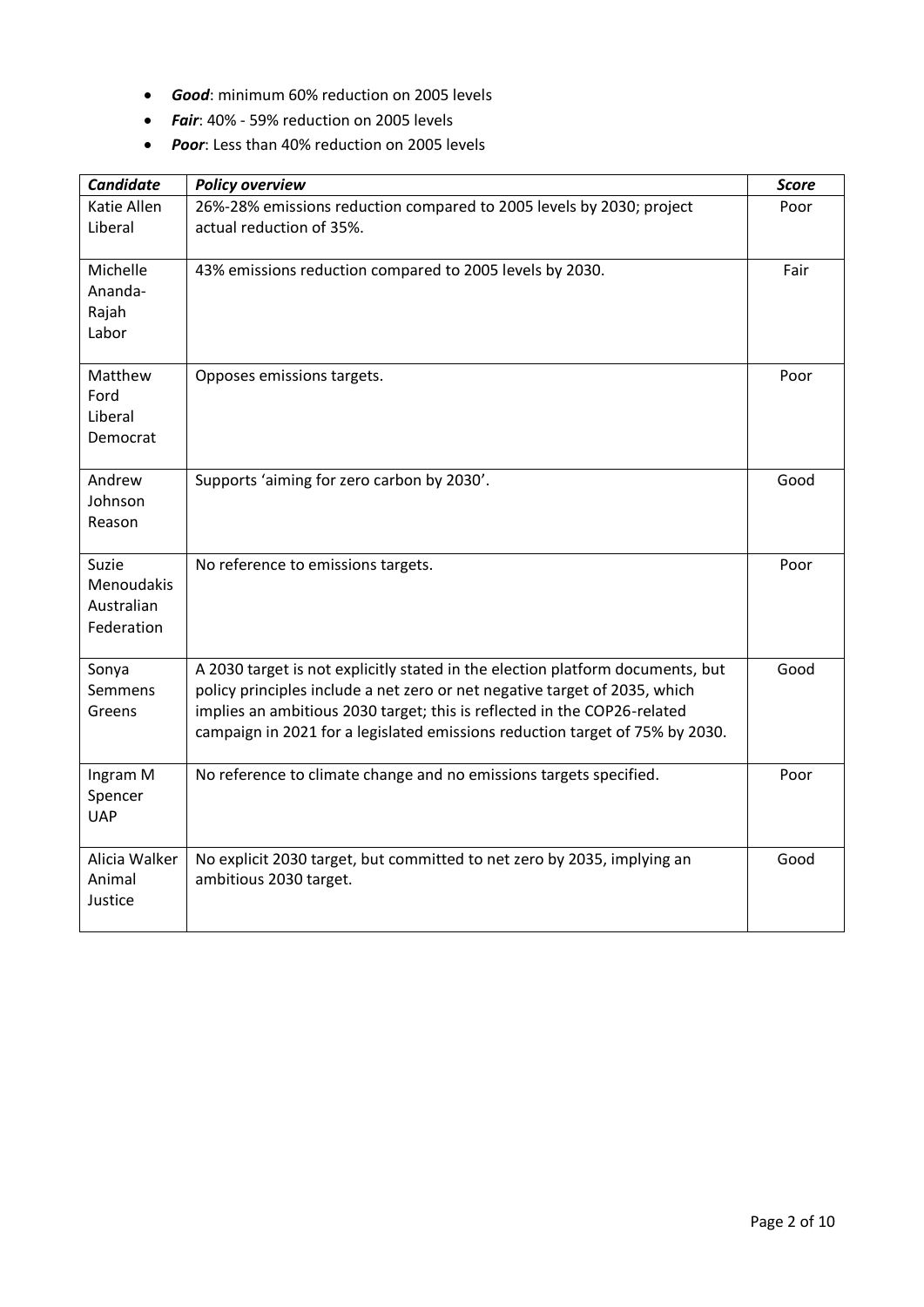## **3. Rapid move to 100% renewable energy**

- Scoring is confined to policies related to the national electricity grid
- *Good*: At least 95% renewable generation for national electricity grid by 2030 with clear policies to achieve the target
- *Fair*: 80% 94% renewable generation for national electricity grid by 2030 with clear policies to achieve the target
- *Poor*: Less than 80% renewable generation by 2030

| <b>Candidate</b>                       | <b>Policy overview</b>                                                                                                                                                                                                                                                                                                                                                                                                                                                                                                                                                                                                                                                                                                                                                                                                                                                                                                                                                                                                   | <b>Score</b> |
|----------------------------------------|--------------------------------------------------------------------------------------------------------------------------------------------------------------------------------------------------------------------------------------------------------------------------------------------------------------------------------------------------------------------------------------------------------------------------------------------------------------------------------------------------------------------------------------------------------------------------------------------------------------------------------------------------------------------------------------------------------------------------------------------------------------------------------------------------------------------------------------------------------------------------------------------------------------------------------------------------------------------------------------------------------------------------|--------------|
| Katie Allen<br>Liberal                 | No 2030 renewables target. Very unambitious projection of 85% renewable<br>electricity generation by 2050, with some coal and 'a significant proportion' of<br>gas generation.<br>Limited policies to drive the transition, with the primary focus on supporting<br>technology development and cost reduction; the Technology Investment<br>Roadmap is 'expected to guide' \$20 billion of government investment in low<br>emissions technologies to 2030, including 'ultra low-cost solar' and batteries.<br>Technology deployment is to be led by the private sector. Government<br>investments to support renewables deployment include Snowy 2.0 (\$1.38<br>billion) and electricity grid development.<br>Investment in new dispatchable generation, including underwriting a new 660<br>MW open cycle gas turbine in NSW; this is clearly at odds with the transition<br>to renewables.<br>Current priority is delivering a post-2025 energy market design, with reforms<br>to 'meet long-term consumer interests'. | Poor         |
| Michelle<br>Ananda-<br>Rajah<br>Labor  | Relatively modest projected renewables capacity of 82% by 2030 (compared<br>with 68% for business-as-usual). Clearly articulated but limited policies to<br>achieve this transition, including:<br>Investment in electricity grid so it can handle more renewables (\$20<br>billion)<br>Co-invest in solar banks for renters and low-income households (\$100<br>$\bullet$<br>million)<br>Invest in community batteries (\$200 million)<br>٠<br>Reduce public service emissions<br>$\bullet$<br>Support for the 'critical role' of gas in achieving net zero emissions is at odds<br>with a rapid transition to renewables.                                                                                                                                                                                                                                                                                                                                                                                              | Fair         |
| Matthew<br>Ford<br>Liberal<br>Democrat | No policies to drive the transition to renewables beyond reliance on the free<br>market; no renewables (or emissions) target. Supports development of<br>nuclear power in part to reduce emissions, but with no reference to its<br>economic feasibility (or other significant issues).                                                                                                                                                                                                                                                                                                                                                                                                                                                                                                                                                                                                                                                                                                                                  | Poor         |
| Andrew<br>Johnson<br>Reason            | High level policies only; support for transition from coal to 'decentralised<br>green energy production', 'fast electrification', investment in renewables and<br>incentives to reduce industrial emissions; but no renewables target and the<br>timing for 'large-scale industrial transformation' is 2030s and 2040s.                                                                                                                                                                                                                                                                                                                                                                                                                                                                                                                                                                                                                                                                                                  | Fair         |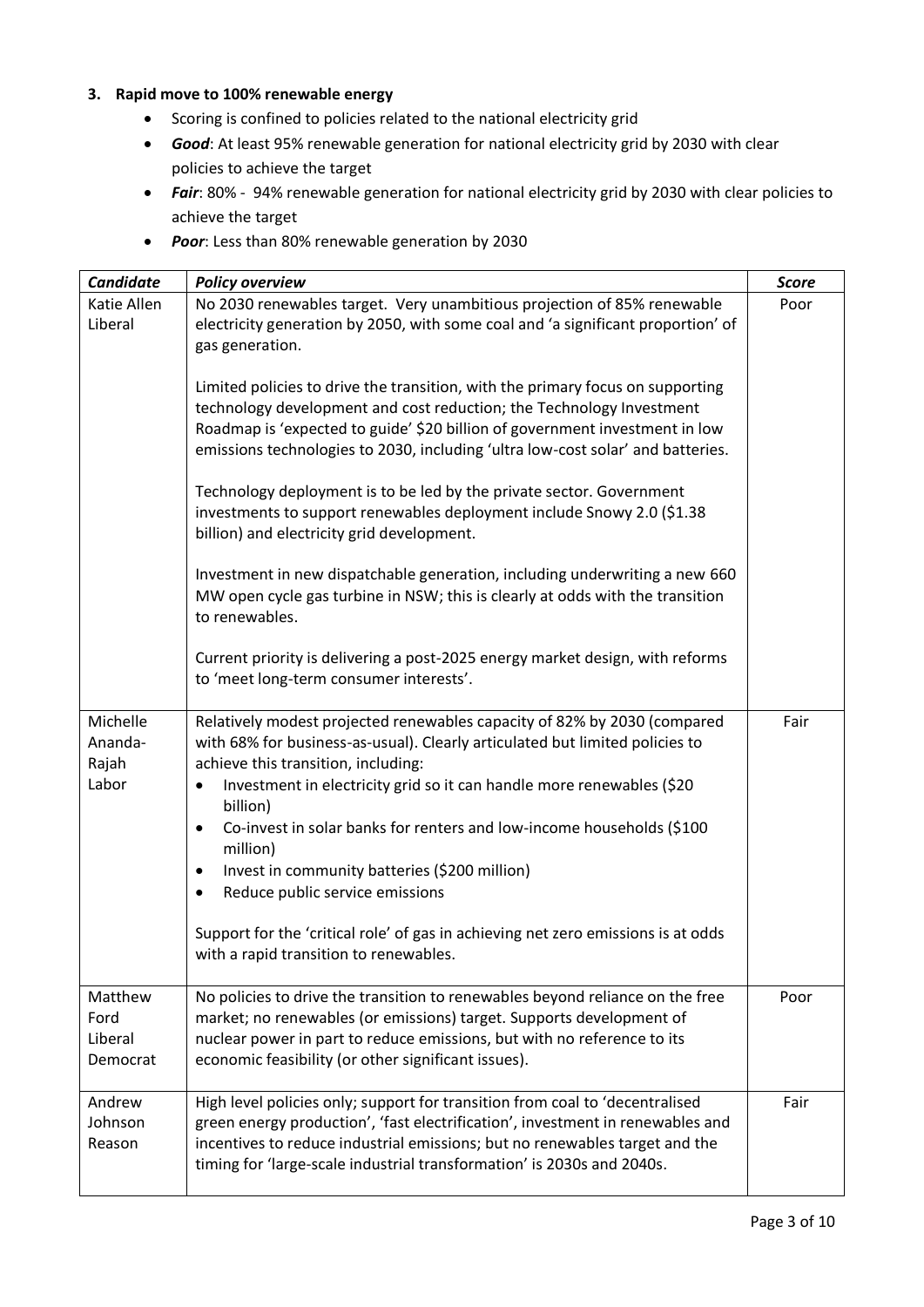| <b>Candidate</b>                  | <b>Policy overview</b>                                                                                                                                                   | <b>Score</b> |
|-----------------------------------|--------------------------------------------------------------------------------------------------------------------------------------------------------------------------|--------------|
| Suzie<br>Menoudakis               | No reference to the transition to renewables.                                                                                                                            | Poor         |
| Australian                        |                                                                                                                                                                          |              |
| Federation                        |                                                                                                                                                                          |              |
|                                   |                                                                                                                                                                          |              |
| Sonya                             | Ambitious policy, including:                                                                                                                                             | Good         |
| Semmens                           | Rapid government-supported shift to 100% renewable energy<br>٠                                                                                                           |              |
| Greens                            | 700% renewable energy target, including export of renewable energy<br>$\bullet$                                                                                          |              |
|                                   | Ban construction of new coal, oil and gas infrastructure<br>$\bullet$                                                                                                    |              |
|                                   | Public investment to phase out every coal fired power plant by 2030<br>$\bullet$<br>Public investment in renewable generation, storage and transforming the<br>$\bullet$ |              |
|                                   | power grid, including a \$20 billion Grid Transformation Fund                                                                                                            |              |
|                                   | Financial support for households and small business to get off gas and<br>$\bullet$                                                                                      |              |
|                                   | move to electricity<br>Financial support for households to install batteries to maximise use of<br>$\bullet$                                                             |              |
|                                   | renewables                                                                                                                                                               |              |
|                                   | Creation of a publicly owned non-profit power retailer<br>٠                                                                                                              |              |
|                                   | Regulatory intervention and a strong effective price on carbon<br>٠                                                                                                      |              |
|                                   | Removal of fossil fuel subsidies                                                                                                                                         |              |
|                                   | Target date for 100% renewable electricity is not specified; however, the                                                                                                |              |
|                                   | transition is to be 'as soon as possible' and a 2030 target is implied                                                                                                   |              |
|                                   | ('government led clean energy revolution over the next decade').                                                                                                         |              |
| Ingram M<br>Spencer<br><b>UAP</b> | No reference to the transition to renewables.                                                                                                                            | Poor         |
| Alicia Walker                     | High level policies only; supports prohibition of fossil fuel expansion and                                                                                              | Fair         |
| Animal                            | 'rapid transition to carbon free energy infrastructure', but this is defined as                                                                                          |              |
| Justice                           | 15-20 years; supports a carbon tax, with proceeds used for clean energy,                                                                                                 |              |
|                                   | sustainable agriculture and education.                                                                                                                                   |              |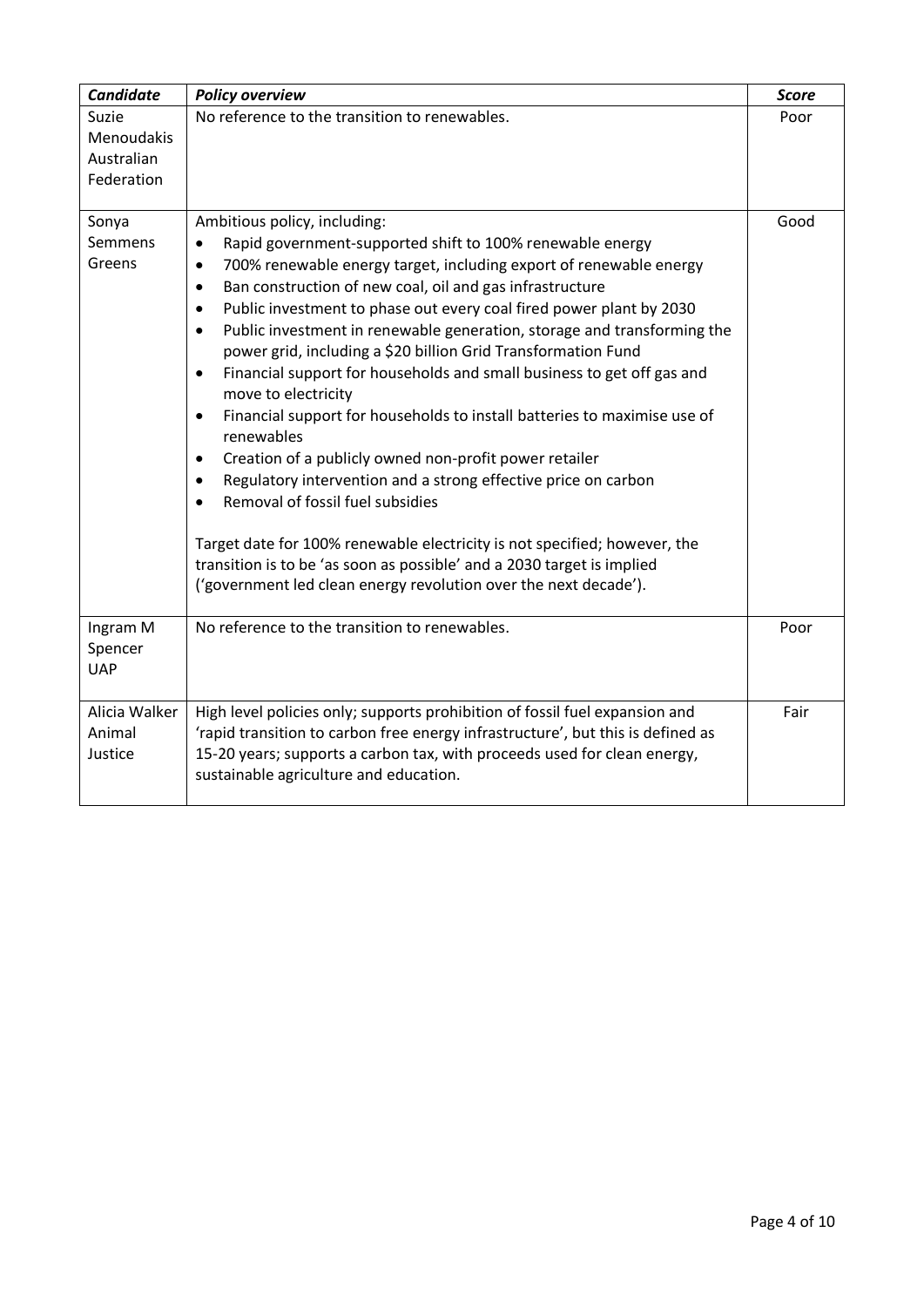## **4. Substantial incentives for electric vehicles**

- *Good*: Strong consumer incentives (including reduced government charges to lower EV purchase prices), strengthened vehicle emissions standards, policies to promote charging infrastructure development and a target of 2035 or better for all new vehicles to be zero emissions
- *Fair*: Consumer incentives and policies to promote charging infrastructure development
- *Poor*: Limited policies to support/promote EV uptake

| <b>Candidate</b>                                | <b>Policy overview</b>                                                                                                                                                                                                                                                                                                                                                                                                                                                                                                                                                                                                                                                                                                                             | <b>Score</b> |
|-------------------------------------------------|----------------------------------------------------------------------------------------------------------------------------------------------------------------------------------------------------------------------------------------------------------------------------------------------------------------------------------------------------------------------------------------------------------------------------------------------------------------------------------------------------------------------------------------------------------------------------------------------------------------------------------------------------------------------------------------------------------------------------------------------------|--------------|
| Katie Allen<br>Liberal                          | Primary focus on charging infrastructure, with no policy to reduce EV<br>purchase prices, no strengthened vehicle emissions standards and no target<br>for EV new car sales; estimate only 30% of new light vehicle sales will be EV or<br>hybrid by 2030. Policies include:<br>An expanded \$250 million Future Fuels Fund to leverage private<br>investment in public charging infrastructure, heavy and light commercial<br>vehicle fleets and household smart charging<br>A new Emissions Reduction Fund (ERF) method to encourage private<br>$\bullet$<br>investment in charging infrastructure<br>Market reforms to ensure EV-readiness of the grid<br>$\bullet$<br>Ensuring easy to understand information is available for consumers.<br>٠ | Poor         |
| Michelle<br>Ananda-<br>Rajah<br>Labor           | No target for EV new car sales, no new emissions standards and relatively<br>modest consumer incentives (\$250 million over 3 years):<br>Remove import tariffs (reduce cost of \$50,000 EV by \$2,000)<br>Exempt EVs from fringe benefit tax, saving employers up to \$9,000 on a<br>\$50,000 model.<br>Support for more charging infrastructure by working with the states on<br>federally funded projects, reviewing the construction code and through City<br>Deals.                                                                                                                                                                                                                                                                            | Fair         |
| Matthew<br>Ford<br>Liberal<br>Democrat          | No reference to EVs or transport emissions.                                                                                                                                                                                                                                                                                                                                                                                                                                                                                                                                                                                                                                                                                                        | Poor         |
| Andrew<br>Johnson<br>Reason                     | Supports no new petrol car sales from 2030, subsidies for production and sale<br>of EVs, ensuring the grid is EV-ready and hydrocarbon fuel standards; no<br>explicit reference to emissions standards, but this omission is made up for by<br>the ambitious target date for the end of petrol vehicle sales.                                                                                                                                                                                                                                                                                                                                                                                                                                      | Good         |
| Suzie<br>Menoudakis<br>Australian<br>Federation | No reference to EVs or transport emissions.                                                                                                                                                                                                                                                                                                                                                                                                                                                                                                                                                                                                                                                                                                        | Poor         |
| Sonya<br>Semmens<br>Greens                      | Strong set of policies including:<br>Reduce the cost of electric vehicles by up to \$15,000 and provide cheap<br>finance for the balance<br>Build \$2 billion publicly owned charging network<br>$\bullet$<br>End the sale of petrol or diesel car sales from 2030<br>٠<br>Legislate tough vehicle pollution standards to drive down emissions.<br>Electrify the Commonwealth fleet by 2025                                                                                                                                                                                                                                                                                                                                                        | Good         |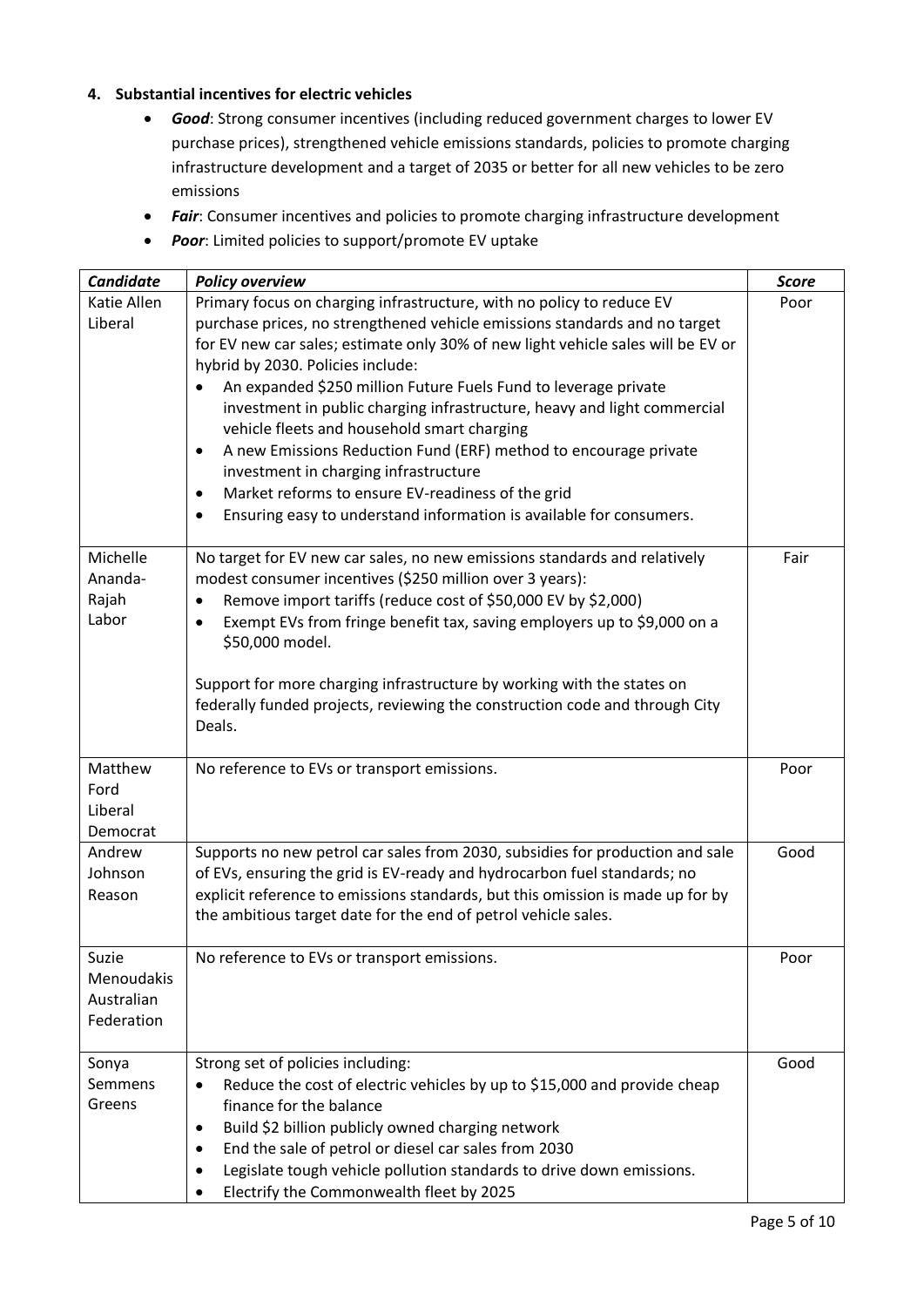| <b>Candidate</b>                   | <b>Policy overview</b>                                                                                                                                                                                                                                                                 | <b>Score</b> |
|------------------------------------|----------------------------------------------------------------------------------------------------------------------------------------------------------------------------------------------------------------------------------------------------------------------------------------|--------------|
| Ingram M<br>Spencer<br><b>UAP</b>  | No reference to EVs or transport emissions.                                                                                                                                                                                                                                            | Poor         |
| Alicia Walker<br>Animal<br>Justice | Supports rapid transition to EVs and other clean vehicle technology (e.g.<br>hydrogen); proposes incentives for consumers and producers and better<br>emissions standards; but no policy on charging infrastructure or an explicit<br>date for new vehicle sales to be zero emissions. | Fair         |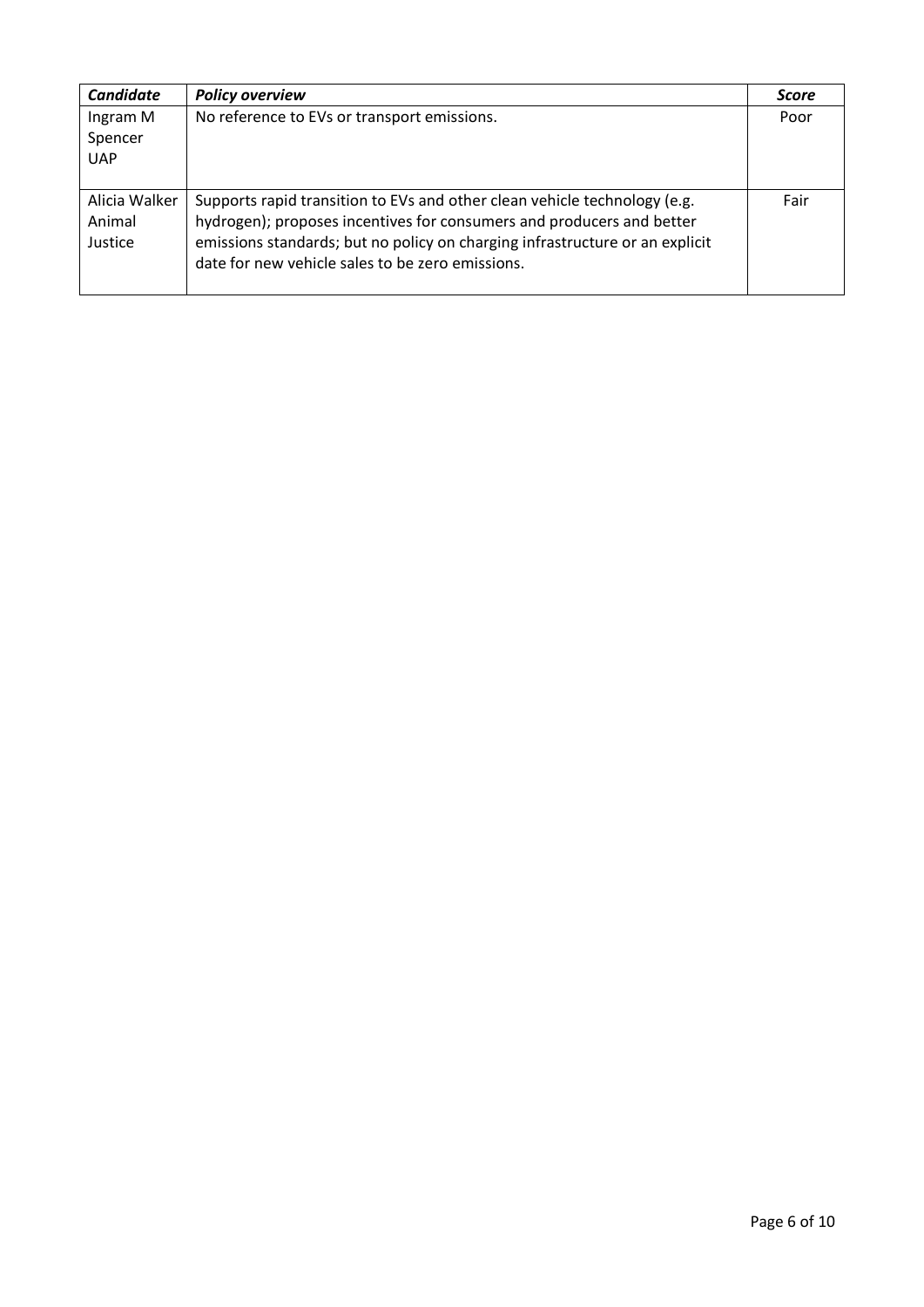## **5. No new fossil fuel mining (thermal coal, gas or oil)**

- *Good*: Clear statement that no new fossil fuel mines will be allowed (with the possible exception of metallurgical coal); preferably a plan for phase out of fossil fuel exports
- Fair: Clear statement that no new coal mines will be allowed (with the possible exception of metallurgical coal); preferably no new fracking and a phase out plan for fossil fuel exports
- *Poor*: Not opposed to new fossil fuel mines (may include government support for opening new gas fields)

| <b>Candidate</b>                                | <b>Policy overview</b>                                                                                                                                                                                                                                              | <b>Score</b> |
|-------------------------------------------------|---------------------------------------------------------------------------------------------------------------------------------------------------------------------------------------------------------------------------------------------------------------------|--------------|
| Katie Allen<br>Liberal                          | Strong support for fossil fuel mining and policy for a 'gas-fired recovery';<br>significant public funding for new gas field development (via the National Gas<br>Infrastructure Plan), including more than \$220 million for the Beetaloo<br>Strategic Basin Plan. | Poor         |
| Michelle<br>Ananda-<br>Rajah<br>Labor           | Support for fossil fuel mining in general and no statement opposing new<br>mines. States gas has an important role to play in achieving net zero and<br>explicitly supports new gas projects.                                                                       | Poor         |
| Matthew<br>Ford<br>Liberal<br>Democrat          | No reference to fossil fuel mining in policy documents.                                                                                                                                                                                                             | Poor         |
| Andrew<br>Johnson<br>Reason                     | Support divestment from all fossil fuel exploration, mining and exports, but<br>has no policy to prohibit (or phase out) new fossil fuel mines.                                                                                                                     | Poor         |
| Suzie<br>Menoudakis<br>Australian<br>Federation | No reference to fossil fuel mining here or elsewhere on the website.                                                                                                                                                                                                | Poor         |
| Sonya<br>Semmens<br>Greens                      | Clear statement of opposition to new coal, gas and oil development and<br>planned phase out of coal exports by 2030 and other fossil fuels by 2040<br>(excluding metallurgical coal).                                                                               | Good         |
| Ingram M<br>Spencer<br><b>UAP</b>               | No policy to phase out of fossil fuel mining.                                                                                                                                                                                                                       | Poor         |
| Alicia Walker<br>Animal<br>Justice              | Ban new coal mines and natural gas wells and phase out current mines and<br>operations; also ban fracking and prohibit oil drilling in the Great Australian<br>Bight.                                                                                               | Good         |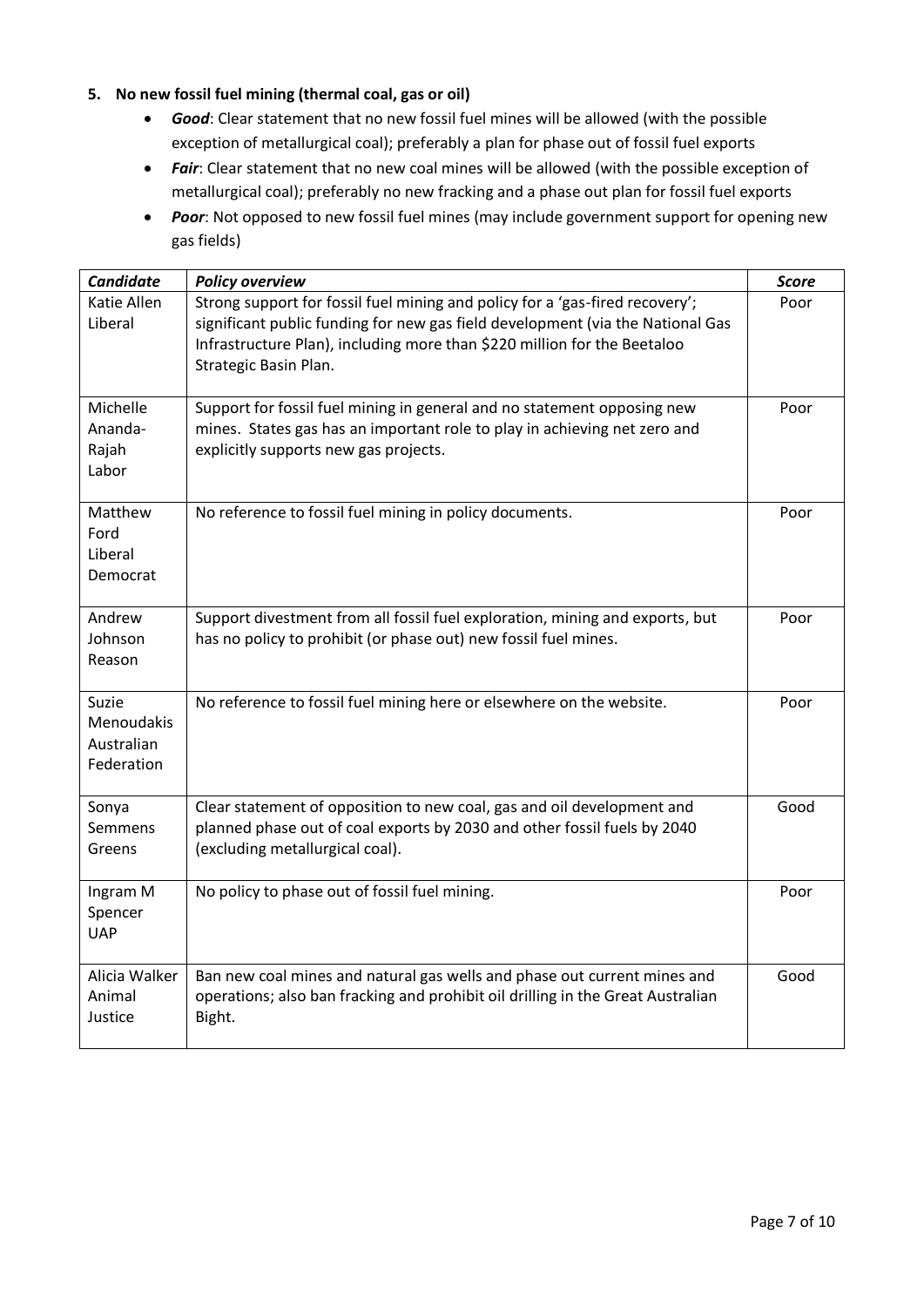#### **6. Strong independent integrity commission**

- *Good*: An independent commission with strong powers to investigate any potentially corrupt conduct affecting public decision-making by any persons including politicians, public servants and  $3^{rd}$  parties, and with the ability to:
	- o initiate public hearings
	- o make public reports
	- o act on the basis of information from any source
	- o investigate historical corruption
- *Fair*: An independent commission with strong powers to investigate any potentially corrupt conduct affecting public decision-making by (at least) politicians and public servants and at least 2 of the 4 other powers specified in the 'good' category
- *Poor*: An independent commission with limits on the scope of conduct covered and/or lesser powers than in the 'fair' category

| <b>Candidate</b>                       | <b>Policy overview</b>                                                                                                                                                                                                                                                                                                                                                                                                                                                                                                                                                                                                                                                                                                                                                                                                                                                                                                                                                                                         | <b>Score</b> |
|----------------------------------------|----------------------------------------------------------------------------------------------------------------------------------------------------------------------------------------------------------------------------------------------------------------------------------------------------------------------------------------------------------------------------------------------------------------------------------------------------------------------------------------------------------------------------------------------------------------------------------------------------------------------------------------------------------------------------------------------------------------------------------------------------------------------------------------------------------------------------------------------------------------------------------------------------------------------------------------------------------------------------------------------------------------|--------------|
| Katie Allen<br>Liberal                 | A weak proposal for an integrity commission; key deficiencies include:<br>Scope confined to serious criminal conduct<br>$\bullet$<br>Unable to make findings of corruption at large in the public sector<br>$\bullet$<br>(including politicians); only the courts able to make corruption finding<br>Cannot act on referrals from the public regarding the public sector<br>$\bullet$<br>(including politicians)<br>Would not have the power to hold public hearings regarding corruption in<br>$\bullet$<br>the public sector (including politicians).<br>Refer to the independent analysis of options by the Centre for Public Integrity<br>and their detailed analysis of the Government's proposal.                                                                                                                                                                                                                                                                                                        | Poor         |
| Michelle<br>Ananda-<br>Rajah<br>Labor  | Propose a strong independent commission covering public servants,<br>politicians and their staff; features include:<br>Power to initiate inquiries into serious and systemic corruption<br>$\bullet$<br>Ability to act in response to whistleblowers and public complaints<br>$\bullet$<br>Commissioner with single fixed term and security of tenure<br>$\bullet$<br>Overseen by bipartisan Parliamentary Committee<br>$\bullet$<br>Power to investigate historical corruption<br>$\bullet$<br>Power to hold public hearings<br>$\bullet$<br>Power to make findings of fact (including corrupt conduct), but not<br>$\bullet$<br>make determinations of criminal liability; potential criminal conduct<br>to be referred to police or DPP<br>Findings subject to judicial review.<br>Labor supported both the Greens' Bill and the Helen Haines' Bill in Parliament,<br>both of which would create a strong independent commission (refer to the<br>independent analysis by the Centre for Public Integrity). | Good         |
| Matthew<br>Ford<br>Liberal<br>Democrat | No reference to a Federal integrity commission.                                                                                                                                                                                                                                                                                                                                                                                                                                                                                                                                                                                                                                                                                                                                                                                                                                                                                                                                                                | Poor         |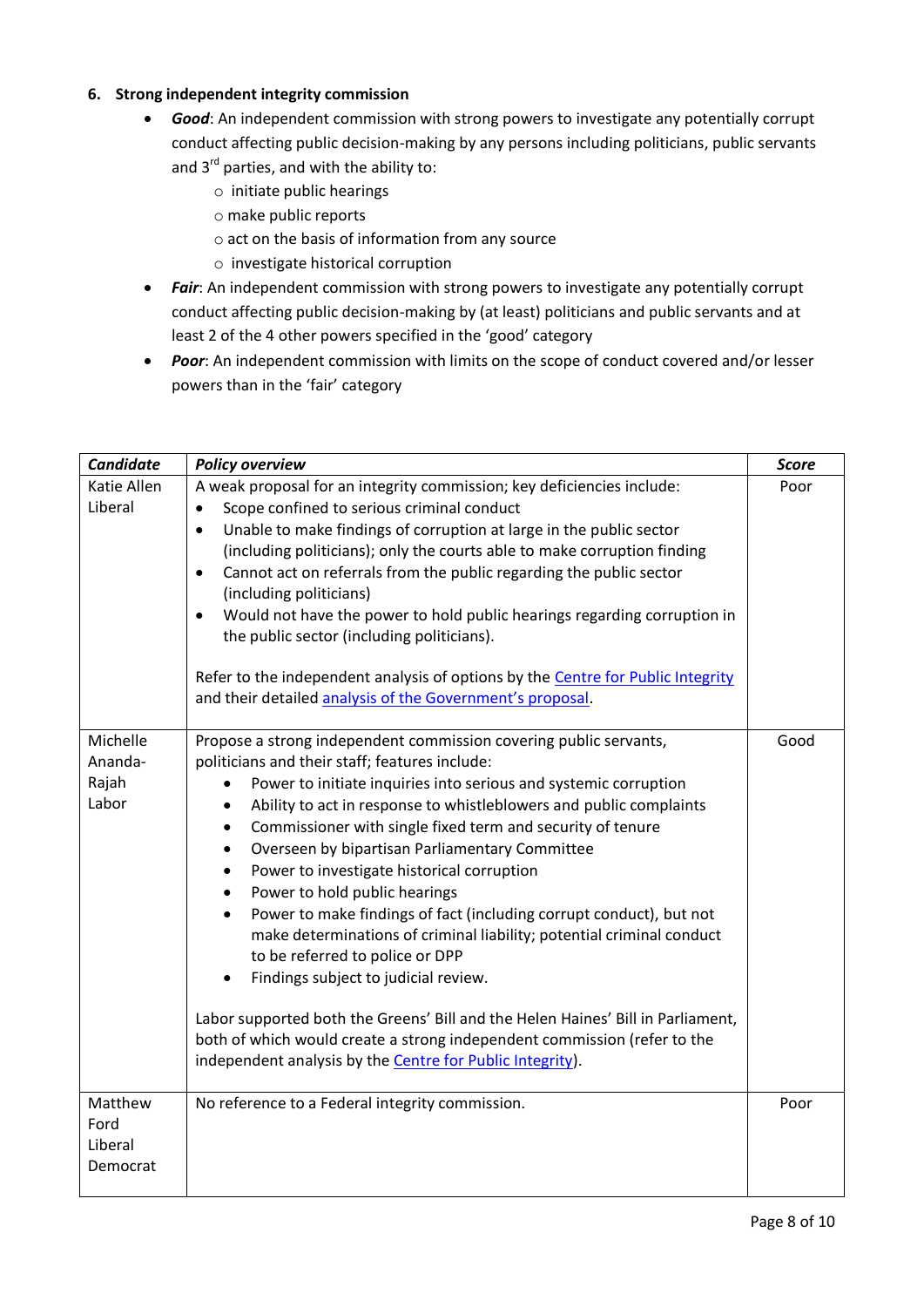| <b>Candidate</b>                                | <b>Policy overview</b>                                                                                                                                                                                                                                                                                                                                                                                                                                                                                                                                                                                                                             | <b>Score</b> |
|-------------------------------------------------|----------------------------------------------------------------------------------------------------------------------------------------------------------------------------------------------------------------------------------------------------------------------------------------------------------------------------------------------------------------------------------------------------------------------------------------------------------------------------------------------------------------------------------------------------------------------------------------------------------------------------------------------------|--------------|
| Andrew<br>Johnson<br>Reason                     | Support for a fully funded and powerful Federal ICAC, with power to conduct<br>public hearings and launch investigations against current and previous<br>governments, public servants and MPs.                                                                                                                                                                                                                                                                                                                                                                                                                                                     | Good         |
| Suzie<br>Menoudakis<br>Australian<br>Federation | No reference Federal integrity commission.                                                                                                                                                                                                                                                                                                                                                                                                                                                                                                                                                                                                         | Poor         |
| Sonya<br>Semmens<br>Greens                      | Propose a strong independent commission covering public servants and<br>politicians; features include:<br>Extensive powers to investigate potential corruption<br>٠<br>Same powers covering politicians and public servants<br>Ability to act on public tip offs<br>Ability to investigate historical behaviour (10 years)<br>Power to hold public hearings<br>Strong protection for whistleblowers and journalists.<br>The Greens' own Bill and the Bill introduced by Helen Haines (and supported<br>by the Greens) would both create a strong independent commission (refer to<br>the independent analysis by the Centre for Public Integrity). | Good         |
| Ingram M<br>Spencer<br><b>UAP</b>               | No reference to a Federal integrity commission.                                                                                                                                                                                                                                                                                                                                                                                                                                                                                                                                                                                                    | Poor         |
| Alicia Walker<br>Animal<br>Justice              | Very high level statement of support only for a Federal integrity commission,<br>with no attempt to specify scope or powers.                                                                                                                                                                                                                                                                                                                                                                                                                                                                                                                       | Poor         |